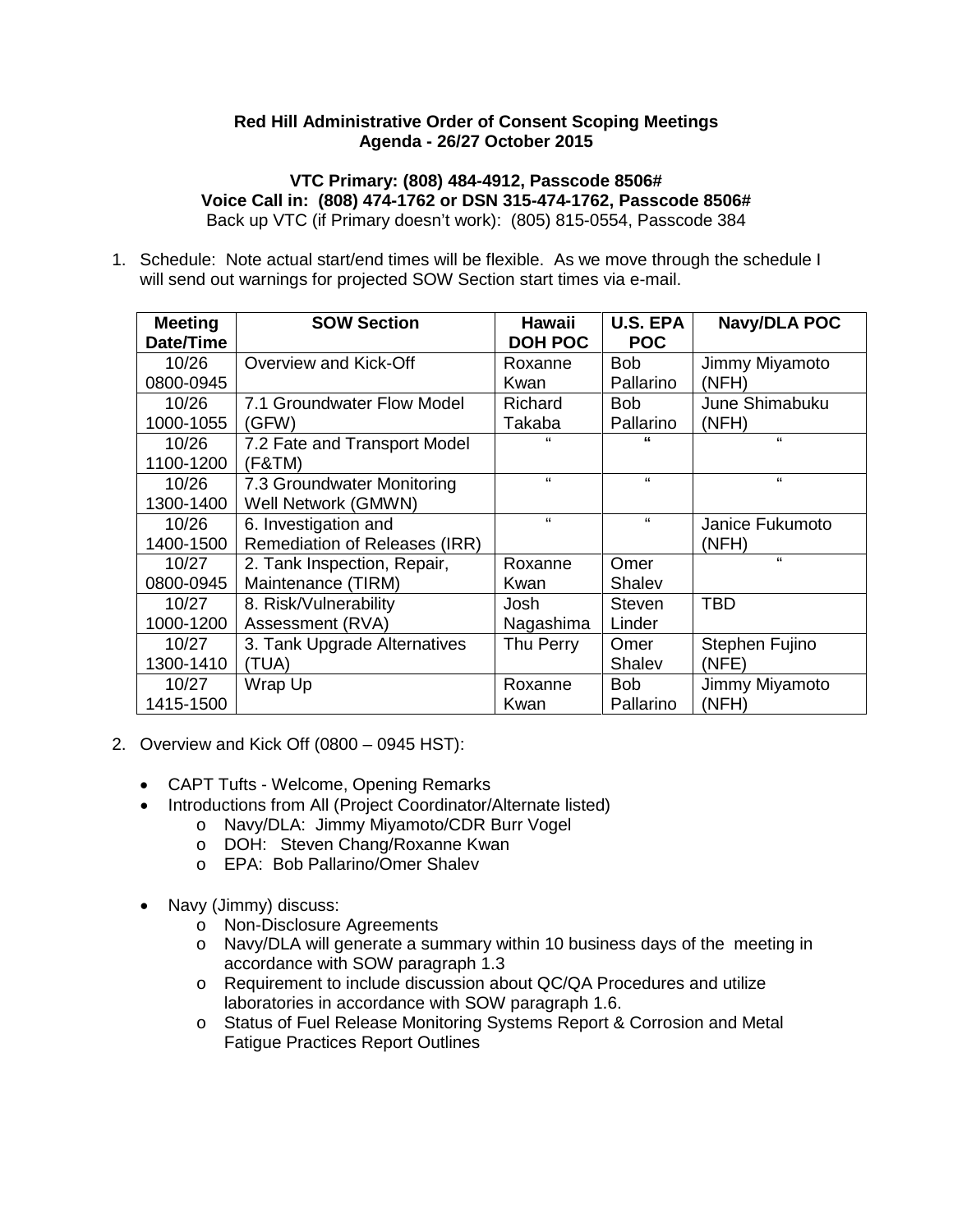### **Red Hill Administrative Order of Consent Scoping Meetings Agenda - 26/27 October 2015**

Overview and Kick Off (0800 – 0945 HST) Continued:

- EPA lead (Bob), group discuss, Scoping Meeting Purpose and Outcomes
	- Outline of Scoping Document/Report TOC for each Section of AOC SOW
	- Identification of Key Tasks
	- Development of Decision Criteria
	- Defining Success
- EPA Discuss Project Framing (Tom and Steve)
	- Group discuss overall project goals/objectives and key criteria for decisions
		- o Protection of Groundwater Resources
		- o Prevention of Future Releases
		- o Infrastructure and Procedural Improvements
	- Process for Reaching Consensus
- EPA Discuss Ensuring Transparency
- End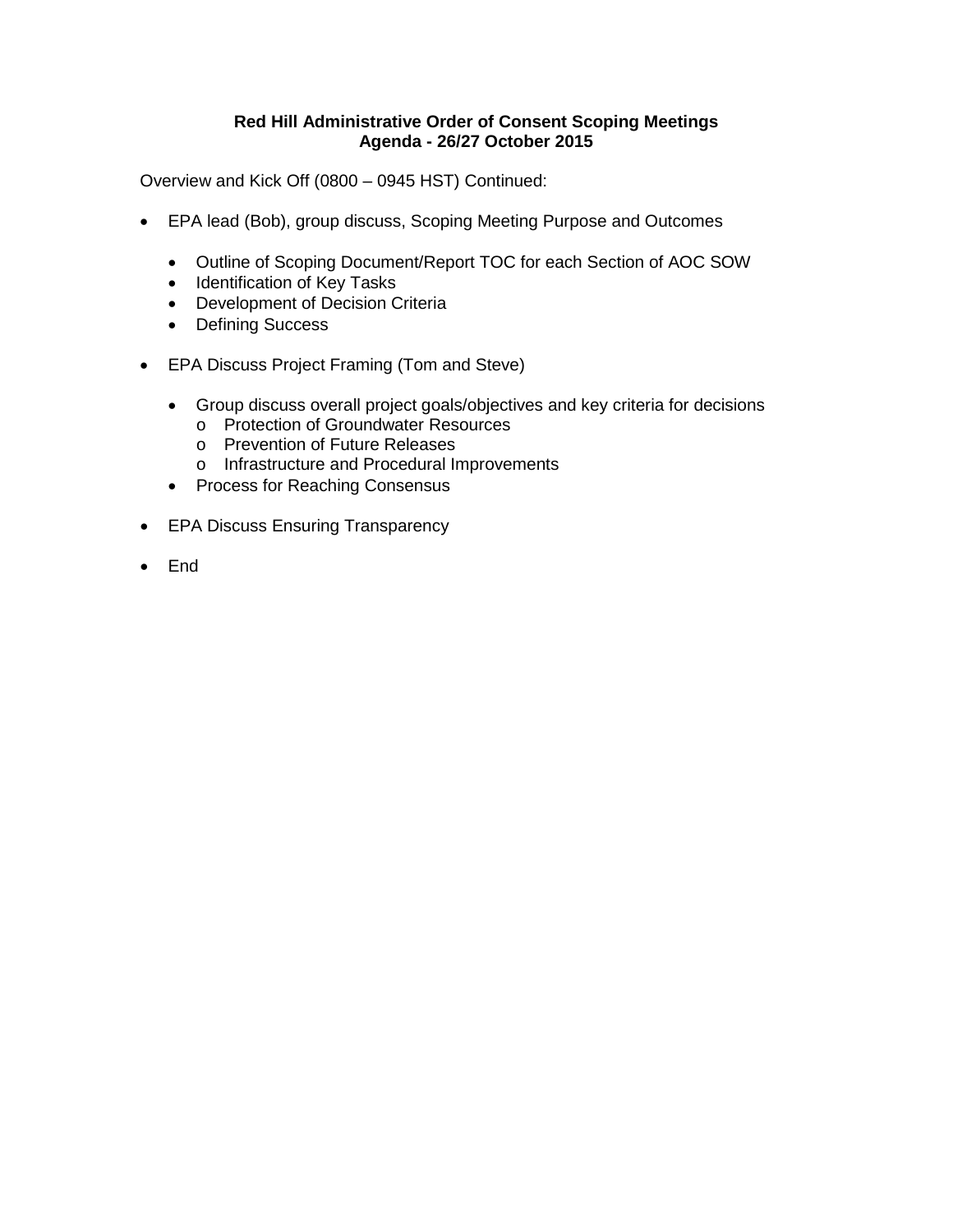### **Red Hill SOW Section 7.1 – Groundwater Flow Model (GFM) Report Scoping Meeting Agenda 10/26/2015 (1000 – 1055 HST)**

Navy/DLA Facilitator: June Shimabuku/Aaron Poentis Meeting Minutes: Raelynn Kishaba

- 1. Introductions/Opening Remarks/Section Agenda Review & Changes:
	- Navy/DLA + consultants
	- EPA + consultants
	- DOH + consultants
- 2. Discussion of Most Recent Modeling efforts:
- 3. Identification of Knowledge/Information gaps:
- 4. Role of Subject Matter Experts:
- 5. Elements of Scope of Work:
	- a. Data Requirements
		- b. Interim Deliverables
		- c. Progress Reports
		- d. Quality Control/Quality Assurance
- 6. Decision Criteria:
- 7. Identification of Technical Issues to be further discussed at next Scoping Meeting:
- 8. Action Items:
- 9. Additional Scoping Meetings Required?
- 10. Face to Face Agenda (if time permits)

## **Red Hill SOW Section 7.2 – Fate and Transport Model (F&TM) Report Scoping Meeting Agenda 10/26/2015 (1100 – 1200 HST)**

Navy/DLA Facilitator: June Shimabuku/Aaron Poentis Meeting Minutes: Raelynn Kishaba

- 1. Introductions/Opening Remarks/Section Agenda Review & Changes:
	- Navy/DLA + consultants.
	- EPA + consultants
	- DOH + consultants intro
- 2. Discussion of any Previous F&T Modeling efforts
- 3. Identification of Knowledge/Information gaps
- 4. Role of Subject Matter Experts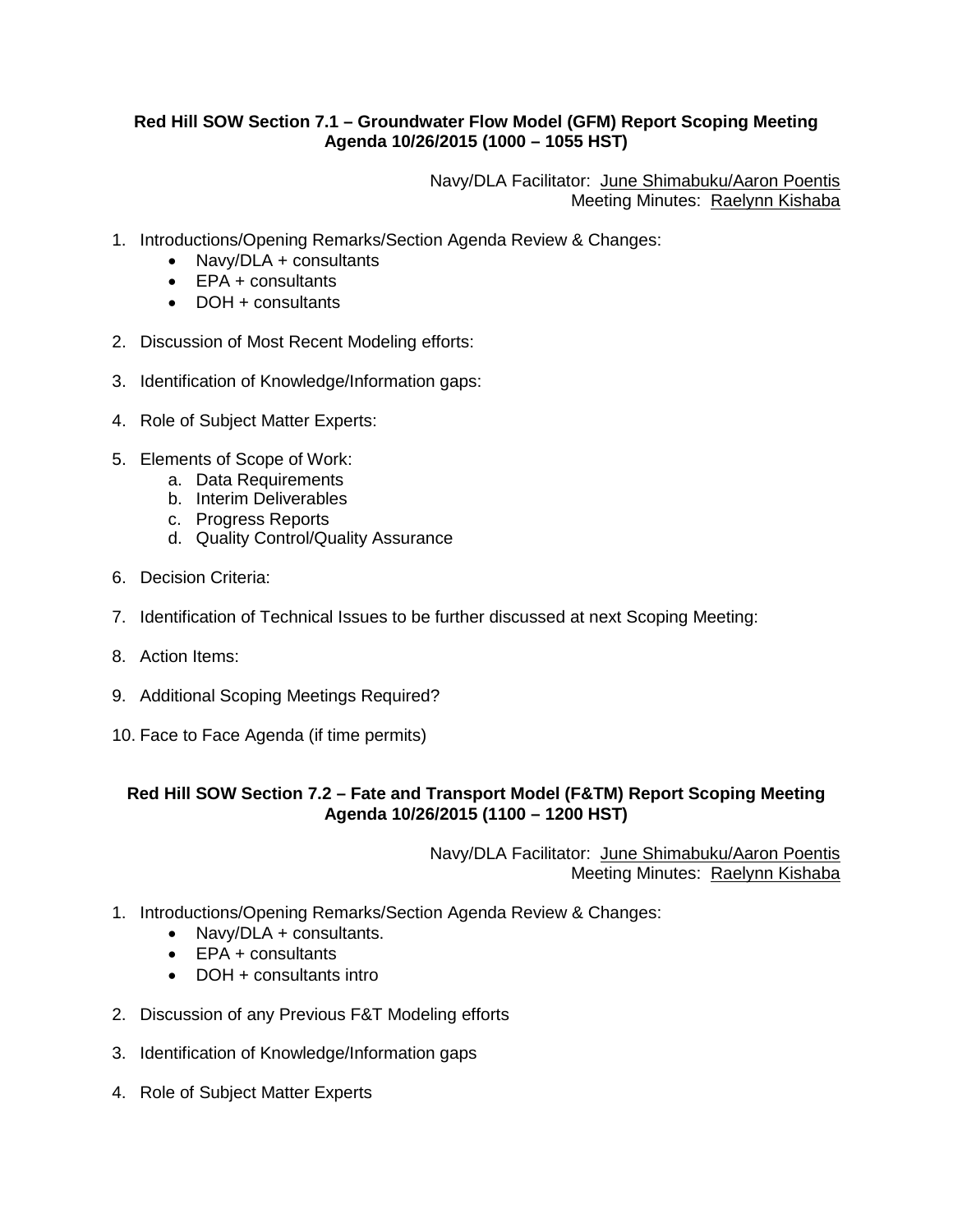- 5. Elements of Scope of Work
	- a. Data Requirements
	- b. Interim Deliverables
	- c. Progress Reports
	- d. Quality Control/Quality Assurance
- 6. Decision Criteria
- 7. Identification of Technical Issues to be further discussed at next Scoping Meeting
- 8. Action Items
- 9. Additional Scoping Meetings Required?
- 10. Face to Face Agenda (if time permits)

## **Red Hill SOW Section 7.3 – Groundwater Monitoring Well Network (GMWN) Scoping Meeting Agenda 10/26/2015 (1300 – 1400 HST)**

Navy/DLA Facilitator: June Shimabuku/Aaron Poentis Meeting Minutes: Raelynn Kishaba

- 1. Introductions/Opening Remarks/Section Agenda Review & Changes:
	- Navv/DLA + consultants.
	- **FPA** + consultants
	- DOH + consultants intro
- 2. Review of Existing Monitoring Well Network
- 3. Necessity of additional Monitoring Wells
	- a. Support of Groundwater Flow Model
	- b. Support of Fate and Transport Model
	- c. Discussion of need for Sentinel Monitoring Wells
- 4. Role of Subject Matter Experts
- 5. Elements of Scope of Work
	- a. Development of Well Installation Plan
	- b. Sampling and Analysis Plan
	- c. Interim Deliverables
	- d. Progress Reports
	- e. Quality Control/Quality Assurance
- 6. Decision Criteria
- 7. Identification of Technical Issues to be further discussed at next Scoping Meeting
- 8. Action Items
- 9. Additional Scoping Meetings Required?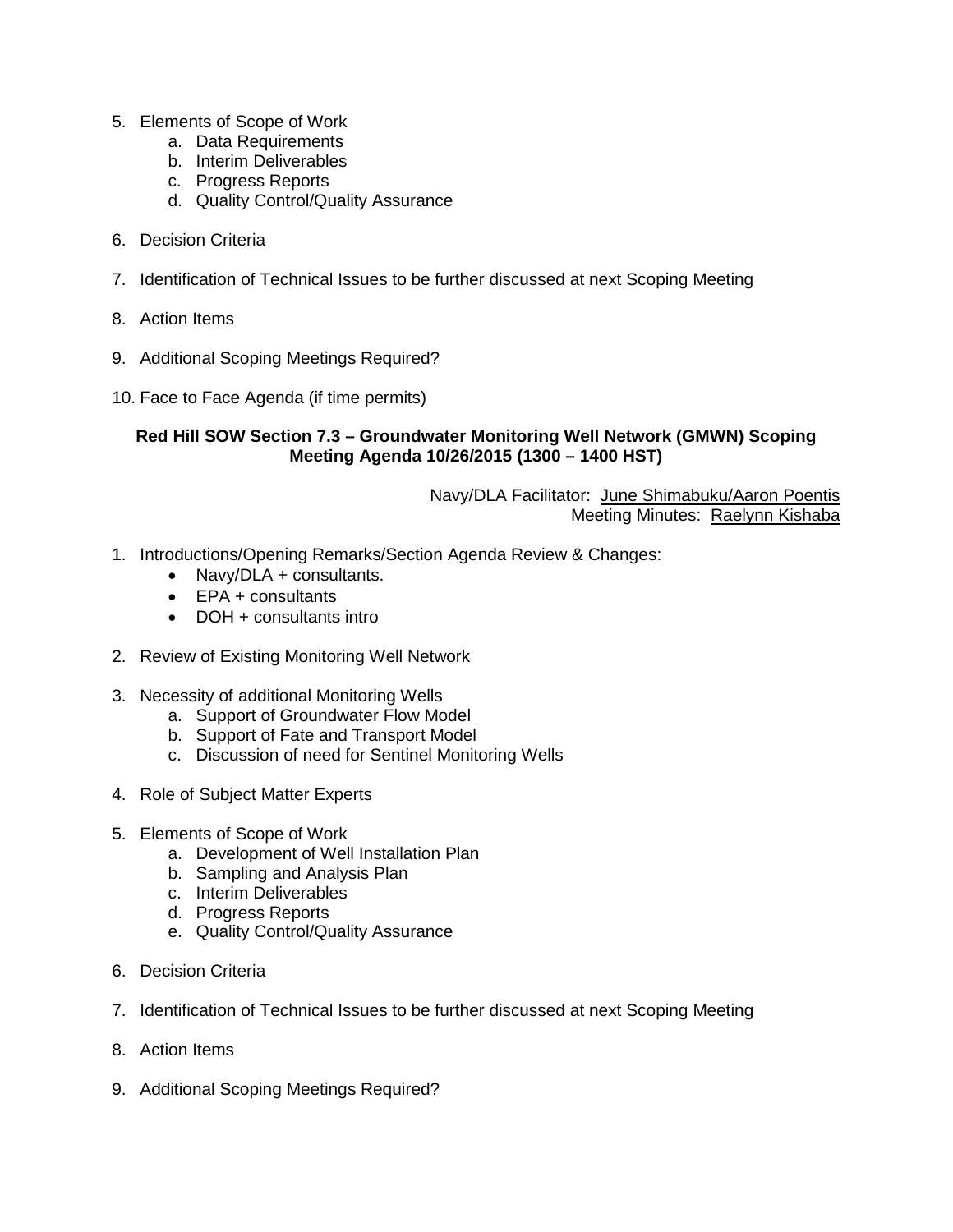10. Face to Face Agenda (if time permits)

# **Red Hill SOW Section 6 – Investigation and Remediation of Releases (IRR) Scoping Meeting Agenda 10/26/2015 (1400 – 1500 HST)**

Navy/DLA Facilitator: Janice Fukumoto/Aaron Poentis Meeting Minutes: Raelynn Kishaba

- 1. Introductions/Opening Remarks/Section Agenda Review & Changes:
	- Navy/DLA + consultants.
	- EPA + consultants
	- DOH + consultants intro
- 2. Review of Tank #5 Investigation efforts to date
- 3. Elements of Scope of Work
	- a. Identification of Tank #5 Release locations
	- b. Site Characterization and Conceptual Site Model Development
	- c. Sampling and Data Collection
		- i. Well Design
		- ii. Quality Assurance/Quality Control
	- d. Potential Remediation Methods
	- e.
- 4. Role of Subject Matter Experts
- 5. Decision Criteria
- 6. Identification of Technical Issues to be further discussed at next Scoping Meeting
- 7. Action Items
- 8. Additional Scoping Meetings Required?
- 9. Face to Face Agenda (if time permits)

**Red Hill SOW Section 2 - Tank Inspection, Repair, Maintenance (TIRM) Scoping Meeting Agenda 10/27/2015 (0800 – 0945 HST)**

> Navy/DLA Facilitator: Teri Regin Meeting Minutes: Teri Regin (or other NFE)

- 1. Introductions/Opening Remarks/Section Agenda Review & Changes:
	- Navy/DLA + consultants
	- EPA + consultants
	- DOH + consultants intro
- 2. Contents of Tank Inspection, Repair, and Maintenance Procedures Report (refer to section 2.2 of AOC SOW)
- 3. Role of Subject Matter Experts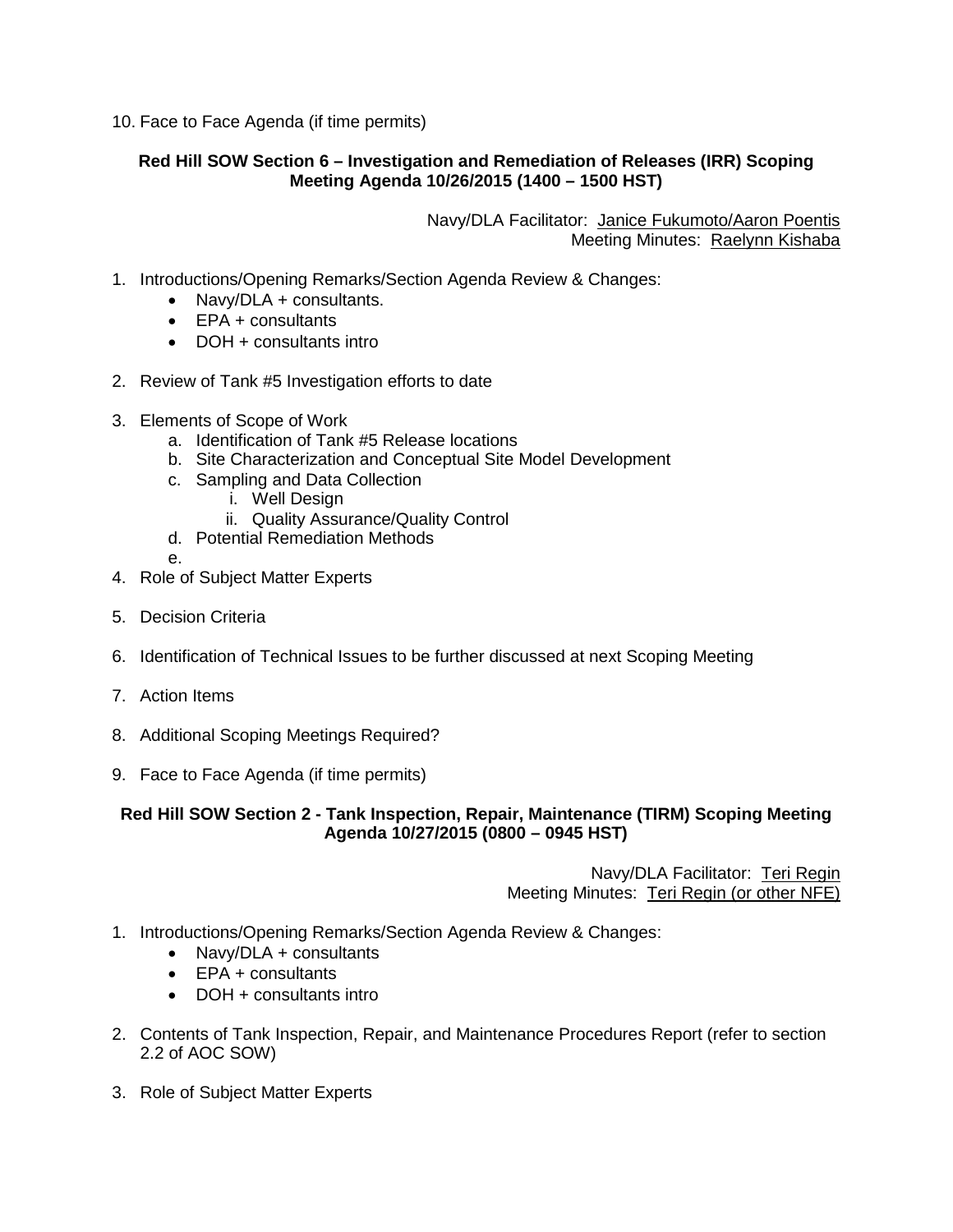- 4. Decision Criteria
- 5. Identification of Technical Issues to be further discussed at next Scoping Meeting
- 6. Action Items
- 7. Additional Scoping Meetings Required?
- 8. Face to Face Agenda (if time permits)

## **Red Hill SOW Section 8 – Risk/Vulnerability Assessment (RVA) Scoping Meeting Agenda 10/27/2015 (1000 – 1200)**

Navy/DLA Facilitator: Jimmy Miyamoto Meeting Minutes: Ross Shimabuku

- 1. Introductions/Opening Remarks/Section Agenda Review & Changes:
	- Navy/DLA + consultants
	- EPA + consultants
	- DOH + consultants intro
- 2. Discussion of any previous Risk Assessments performed by Navy/DLA
- 3. Elements of Scope of Work
	- a. Probability of Catastrophic Events
	- b. Probability of Mechanical or Human Errors
	- c. Development of Risk Matrix
	- d. Studies needed to Support Assessment
	- e. Effectiveness of Risk Mitigation and Protective Measures
	- f. Alternative Storage Locations
- 4. Role of Subject Matter Experts
- 5. Decision Criteria
- 6. Identification of Technical Issues to be further discussed at next Scoping Meeting
- 7. Action Items
- 8. Additional Scoping Meetings Required?
- 9. Face to Face Agenda (if time permits)